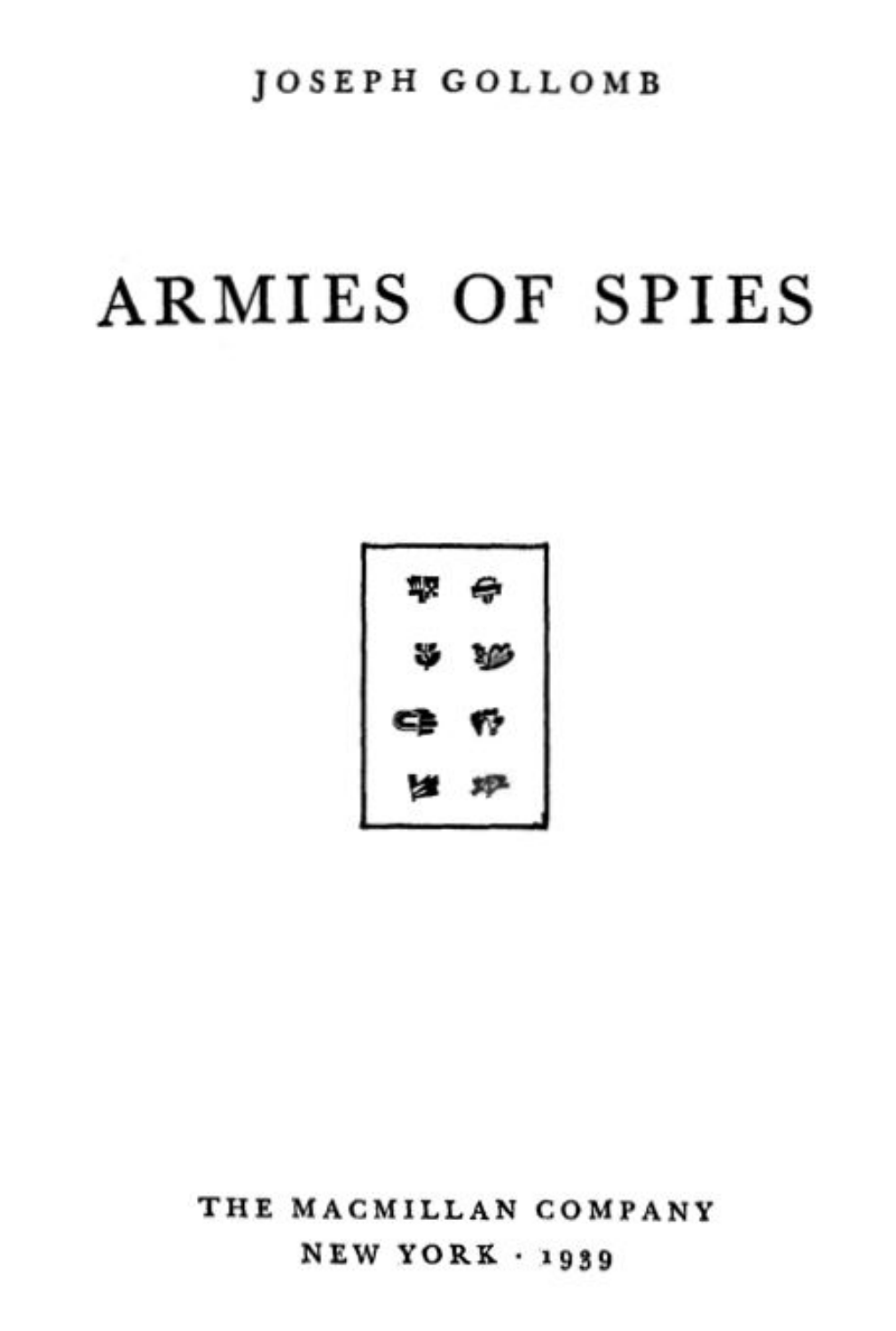## Copyright, 1939, by THE MACMILLAN COMPANY.

All rights reserved—no part of this book<br>may be reproduced in any form without<br>permission in writing from the publisher,<br>except by a reviewer who wishes to quote brief<br>passages in connection with a review written<br>for inclu

Set up and printed. Published July, 1939. Reprinted July, 1939.

PRINTED IN THE UNITED STATES OF AMERICA AMERICAN BOOK-STRATFORD FRESS, INC., NEW YORK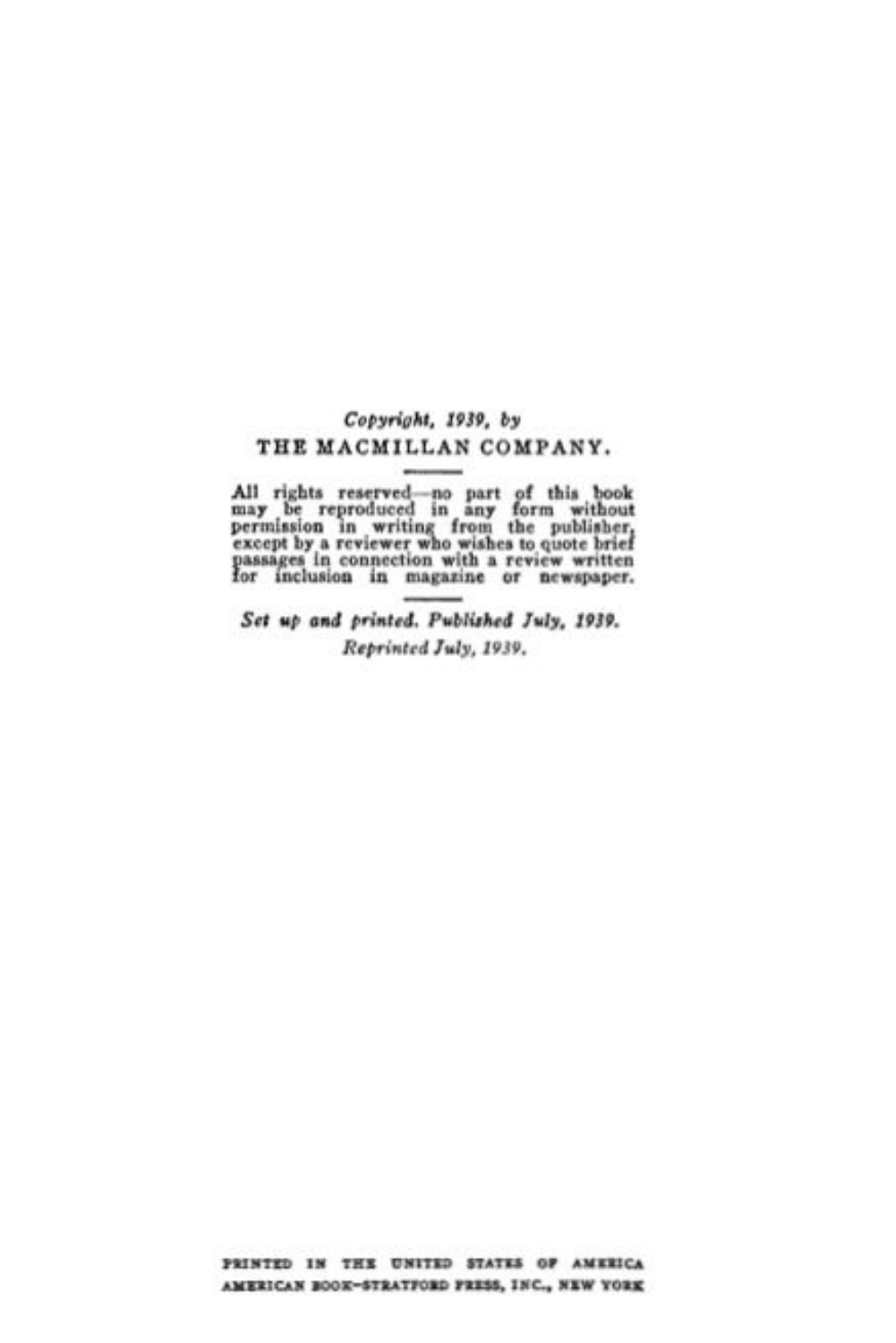## **AN GESTAPO AT HOME**

cause their victims were minor figures. George Bell, a Scotch engineer, was also a minor figure, but he was the agent of Sir Henri Deterding, the British oil king. Sir Henri and Adolf Hitler have had in common a plan to help themselves to Soviet Russia's vast oil fields. Their alliance went back to the time when Hitler had not yet become Chancellor but was fast getting there. Sir Henri, sensing an ally, contributed 4,000,000 Dutch gulden to Hitler's growing party. The alliance was so unsavory to a large public and the contribution so heavy that Sir Henri used as an intermediary the little-known George Bell.

Bell was warmly entertained by the Nazis, so much so that he learned a great deal about the very private lives of some of the most decadent of the Nazi hierarchy. When he drank much, as he often did, he talked much, too, and was likely to name names. Soon after the Reichstag fire in February, 1933, Bell added another secret to his collection. The next time he got drunk, he held forth on the theme that it was not the Communists who had set fire to the Reichstag. When he got home, a recollection of what he had been saying sobered him. He did not stop to pack. He managed to reach the border of Austria and crossed it. Austria was, of course, not yet part of the Reich.

But it was a "fever spot" of Gestapo activities. Bell was celebrating his escape in Buchholzen, in the Austrian Tyrol. One evening he had just had time to go to his room when two Benz cars filled with Storm Troopers in uniform dashed over the Austrian border and drew up at the inn where he was staying. Some troopers piled out of the cars and stormed into the inn. They broke into Bell's room and dragged him downstairs into the open, where the rest, too, could get at him. Bell tried to break through the ring about him, but he went down with bullets in his head,